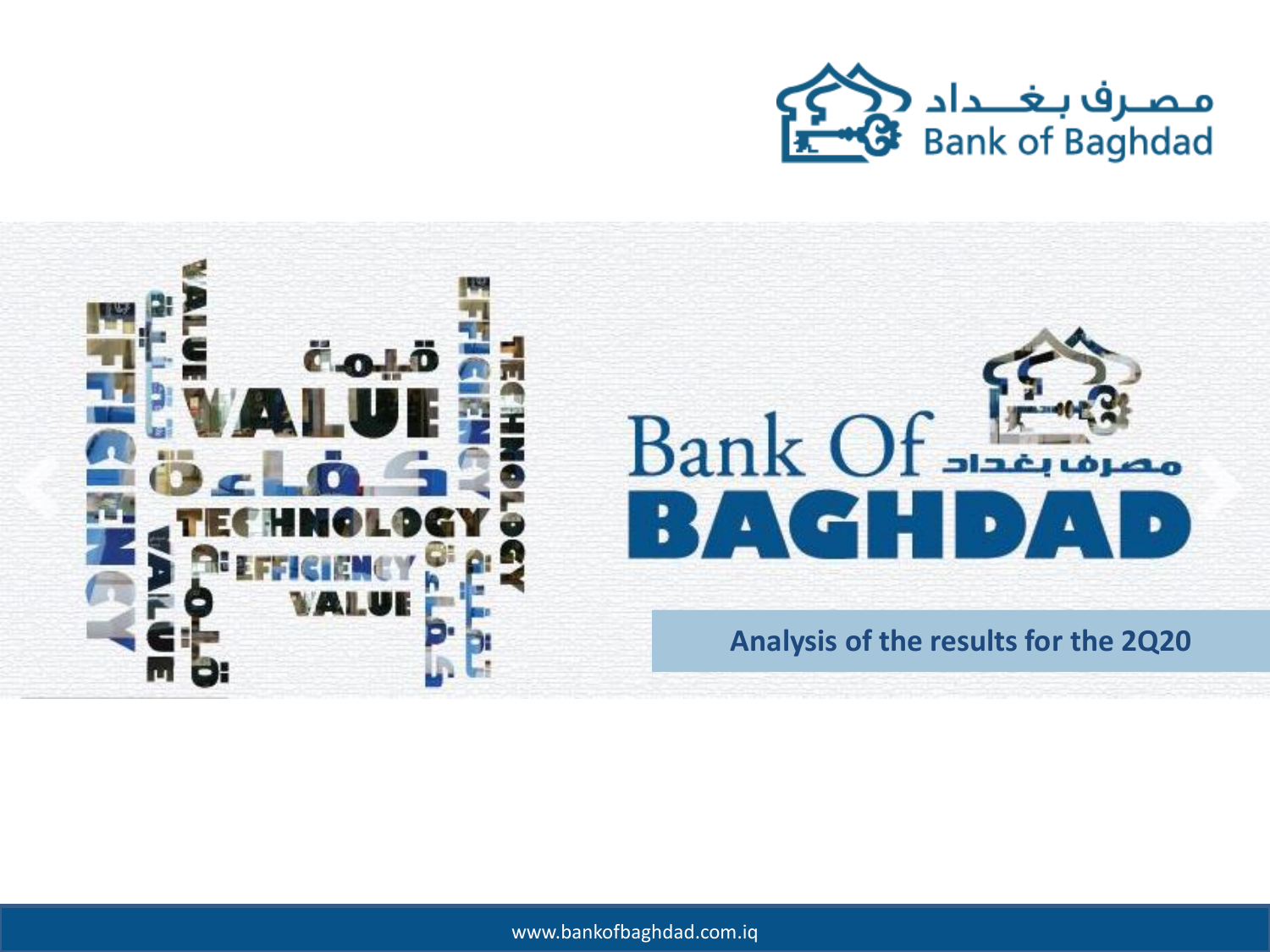## **Statement of Income as of 30 Jun 2020**



|                                        |               | <b>Statement of Income</b> |             |           |               |                                                                                                                                                                                                                                                                                                                                                                                                                                                                                                                                                           |
|----------------------------------------|---------------|----------------------------|-------------|-----------|---------------|-----------------------------------------------------------------------------------------------------------------------------------------------------------------------------------------------------------------------------------------------------------------------------------------------------------------------------------------------------------------------------------------------------------------------------------------------------------------------------------------------------------------------------------------------------------|
|                                        | <b>30 Jun</b> |                            | <b>1Q20</b> | 2019      | <b>30 Jun</b> | <b>Notes</b>                                                                                                                                                                                                                                                                                                                                                                                                                                                                                                                                              |
|                                        | 2020          | 2019                       |             |           | %             |                                                                                                                                                                                                                                                                                                                                                                                                                                                                                                                                                           |
| <b>Net Interest Income</b>             | 1,018         | 1,254                      | 891         | 5,151     | $(18.8\%)$    | Banks net profit have incr<br>compared to the same per<br>to 9.954 billion IQD due<br>profit despite the incre<br>provisions.<br>The gross revenue has in<br>to increase in FX and im<br>commission net revenue<br>interests.<br>The gross expenses ha<br>compared to the year 201<br>recurring expenses po<br>contribution<br>COVID-19<br>taxes and dues.<br>The bank profit have incr<br>due the increase in ex<br>during 2Q20 and increase<br>The revenues and inte<br>investment have increase<br>bank increased investme<br>bonds during the 2Q20 co |
| <b>Net Commission Income</b>           | 10,199        | 8,392                      | 4,454       | 19,860    | 21.5%         |                                                                                                                                                                                                                                                                                                                                                                                                                                                                                                                                                           |
| <b>Net Profit from FX</b>              | 8,799         | 4,655                      | 3,347       | 10,318    | 89.0%         |                                                                                                                                                                                                                                                                                                                                                                                                                                                                                                                                                           |
| Investment                             | 4,257         | 2,167                      | 1,197       | 3,986     | 96.5%         |                                                                                                                                                                                                                                                                                                                                                                                                                                                                                                                                                           |
| <b>Other Income</b>                    | 257           | 367                        | 150         | 573       | $(-29.8%)$    |                                                                                                                                                                                                                                                                                                                                                                                                                                                                                                                                                           |
| <b>Total Income</b>                    | 24,230        | 16,835                     | 10,038      | 39,888    | 45.7%         |                                                                                                                                                                                                                                                                                                                                                                                                                                                                                                                                                           |
| <b>Total Expenses</b>                  | (12,660)      | (12, 278)                  | (6, 495)    | (27, 156) | 3.1%          |                                                                                                                                                                                                                                                                                                                                                                                                                                                                                                                                                           |
| <b>Profit Before Provision and tax</b> | 11,869        | 4,557                      | 3,543       | 12,731    | 160.5%        |                                                                                                                                                                                                                                                                                                                                                                                                                                                                                                                                                           |
| Provision                              | (318)         | (269)                      | (327)       | (1,894)   | 18.6%         |                                                                                                                                                                                                                                                                                                                                                                                                                                                                                                                                                           |
| Net Profit before Tax                  | 11,551        | 4,288                      | 3,216       | 10,837    | 169.4%        | The commission revenue<br>21.5% compared to 6/2                                                                                                                                                                                                                                                                                                                                                                                                                                                                                                           |
| <b>Income Tax</b>                      | (1, 597)      | (700)                      | (569)       | (3,539)   | 128.1%        | impound transfers and ac<br>The bank revenues have<br>to the decrease in credit p                                                                                                                                                                                                                                                                                                                                                                                                                                                                         |
| <b>Net Profit after Tax</b>            | 9,954         | 3,588                      | 2,647       | 7,299     | 177.4%        | the interest due from CBI                                                                                                                                                                                                                                                                                                                                                                                                                                                                                                                                 |

- **Banks net profit haveincreased by 177.4%when compared to thesame period of 2019 to amount to 9.954 billion IQD due to increase the gross profit despite the increase in expenses and provisions.**
- **The gross revenue has increased by 45.7% due to increase in FX and investment revenue and commission net revenue, and decrease in net interests.**
- **The gross expenses have increased when compared to the year 2019 by 3.1% due to non recurring expenses pertaining to social contribution COVID-19 and governmental taxesand dues.**
- **The bank profit have increased from FX by 89% due the increase in exchange rate of USD during 2Q20 and increased volume.**
- **The revenues and interest revenues from investment have increased by 96.5% due to the bank increased investments in governmental bonds during the 2Q20 compared to 2019.**
- **The commission revenues have increased by 21.5% compared to 6/2019 due to increase impound transfersand account management.**
- **The bank revenues have declined from NII due to the decrease in credit portfolio revenuesand the interest due from CBI and banks.**

www.bankofbaghdad.com.iq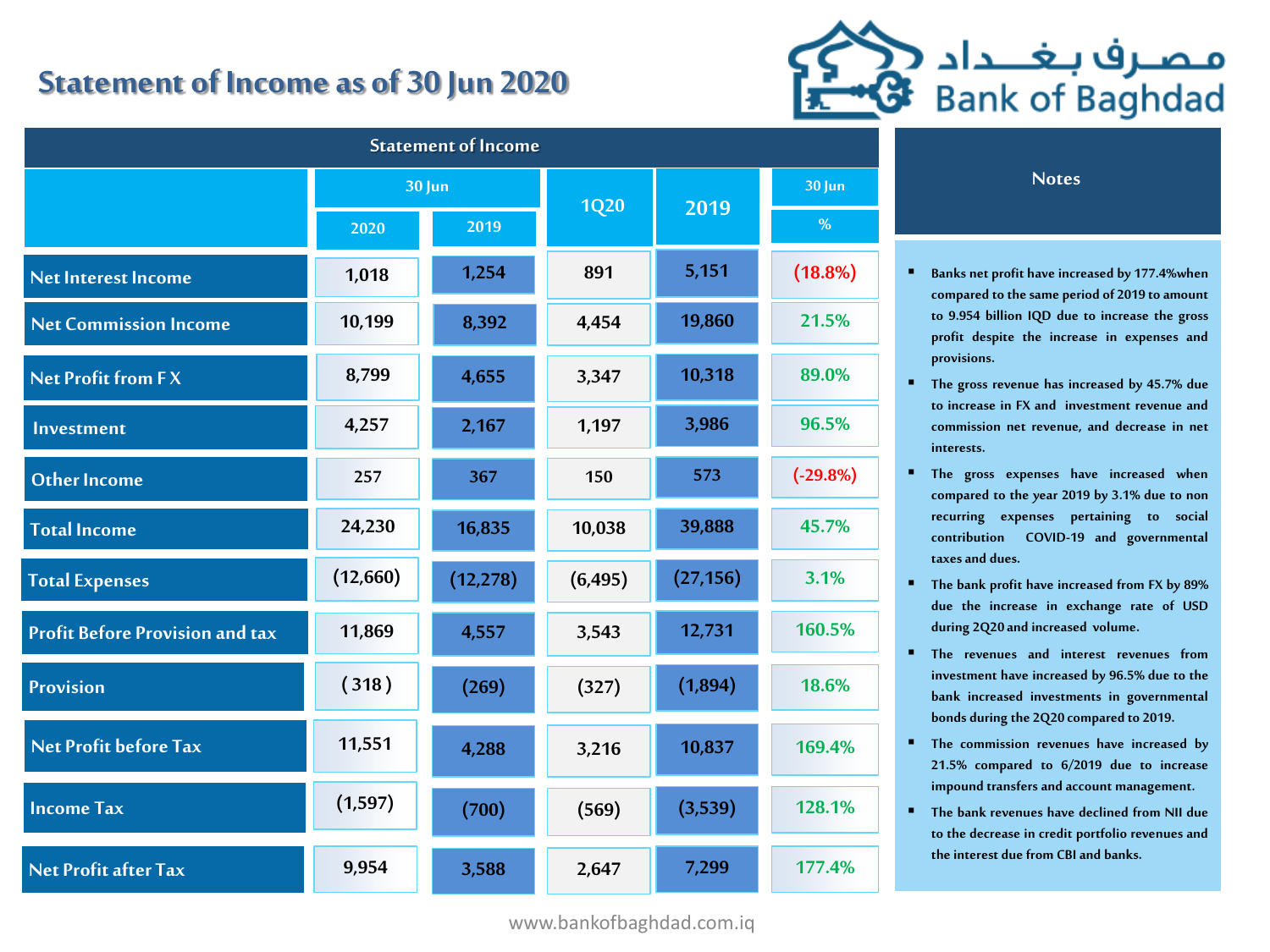## **Statement of Financial Position as of 30 Jun 2020**



**Note**

| <b>Financial Position</b>                   |           |           |               |          |  |  |  |  |  |
|---------------------------------------------|-----------|-----------|---------------|----------|--|--|--|--|--|
|                                             | 2020/6    | 2019/12   | Materiality % | %        |  |  |  |  |  |
| <b>Cash and Balances with bank</b>          | 742,467   | 690,514   | 62.2%         | 7.5%     |  |  |  |  |  |
| <b>Financial Assets at Fair Value</b>       | 5,893     | 5,173     | 0.5%          | 13.9%    |  |  |  |  |  |
| <b>Financial assets held to maturity</b>    | 221,937   | 97,250    | 18.6%         | 128.2%   |  |  |  |  |  |
| <b>Loans and advances</b>                   | 142,864   | 149,603   | 12.0%         | $-4.5%$  |  |  |  |  |  |
| <b>Fixed assets</b>                         | 51,015    | 50,774    | 4.3%          | 0.5%     |  |  |  |  |  |
| <b>Other Assets</b>                         | 28,663    | 139,430   | 2.4%          | $-79.4%$ |  |  |  |  |  |
| <b>Total assets</b>                         | 1,192,839 | 1,132,744 | 100%          | 5.2%     |  |  |  |  |  |
| <b>Customer deposits</b>                    | 835,922   | 803,012   | 70.1%         | 4.1%     |  |  |  |  |  |
| Margin accounts                             | 17,925    | 17,460    | 1.5%          | 2.7%     |  |  |  |  |  |
| <b>Other Liabilities</b>                    | 55,566    | 38,631    | 4.7%          | 43.8%    |  |  |  |  |  |
| <b>Total Owners' Equity</b>                 | 283,426   | 273,641   | 23.8%         | 3.6%     |  |  |  |  |  |
| <b>Total liabilities and Owners' Equity</b> | 1,192,839 | 1,132,744 | 100%          | 5.3%     |  |  |  |  |  |

www.bankofbaghdad.com.iq

 **Banks investment has been increased in Iraqi government treasury bonds as the bank invested 100 million USD as** 

 **The banks credit portfolio has decreased by 4.5% during the half years 2020 through collection activities .**

**part of the banks plan.**

- **Deposits has increased by 2.4% Y/Y and decreased by 2.3% Q/Q.**
- **The reason behind the liability increase is due to increase corporate current accounts and increase in cash margins.**
- **The owner's equity grow by 5 Y/Y due to profits and Q/Q increase due to second quarter profits.**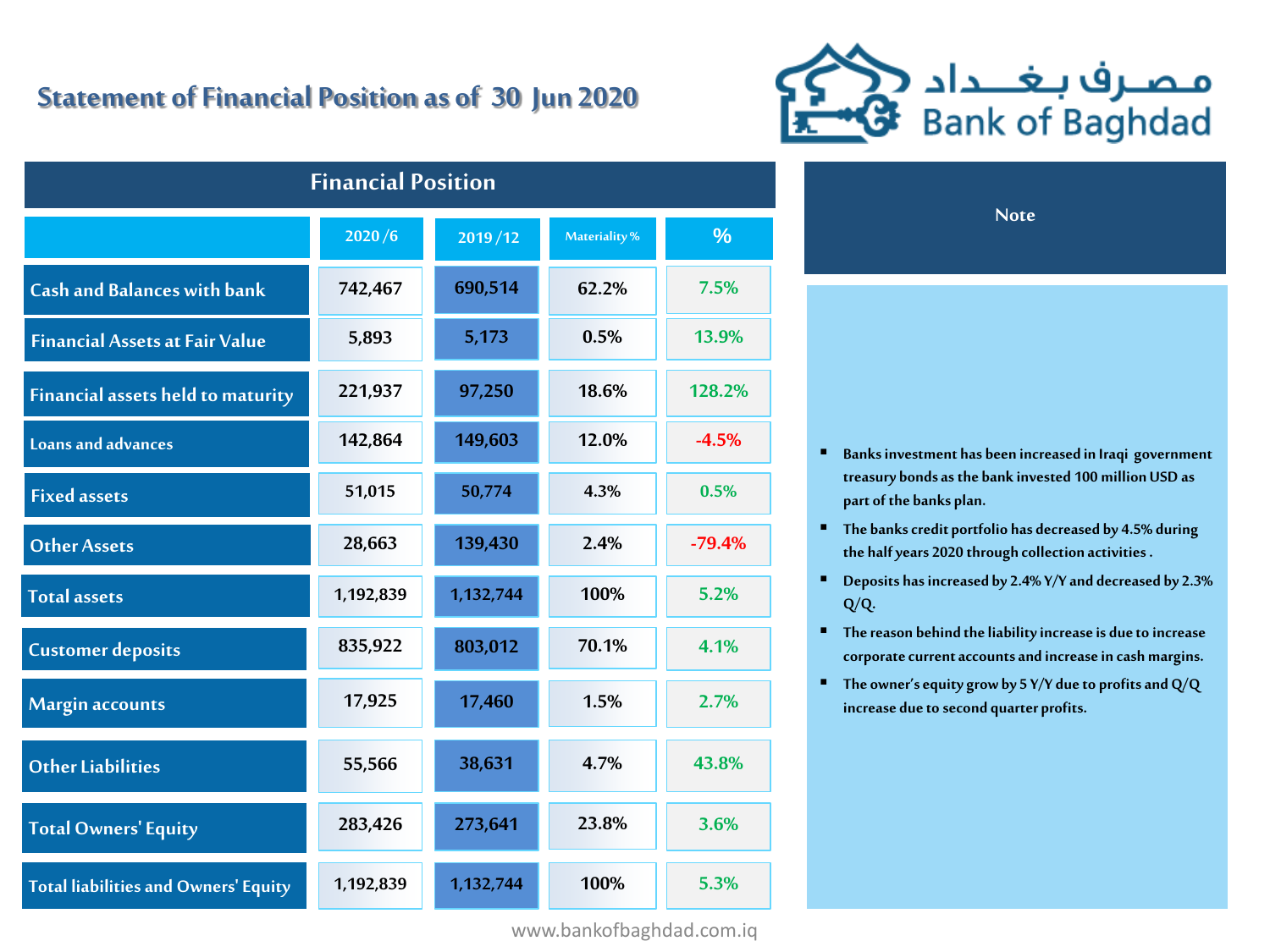Determinants of financial statements and subsequent events



### **Determinants of financial statements**

- **IFRS 9 is not applied and should be applied during 2019.**
- IFRS 16 not applied.
- The financial figures are rounded to the nearest million Iraqi dinars

#### **subsequent events**

Iraq and the world were exposed to the Corona-Coved-19 pandemic, and there is no negative impact on the bank as a result of this pandemic.

#### **Financial statements**

- The financial statements are published in each of the following:-
- [1. www.bankofbaghdad.com.iq](http://www.bankofbaghdad.com.iq/)
- 2. [www.isc.gov.iq](http://www.isc.gov.iq/)
- 3. [www.isx-iq.net](http://www.isx-iq.net/)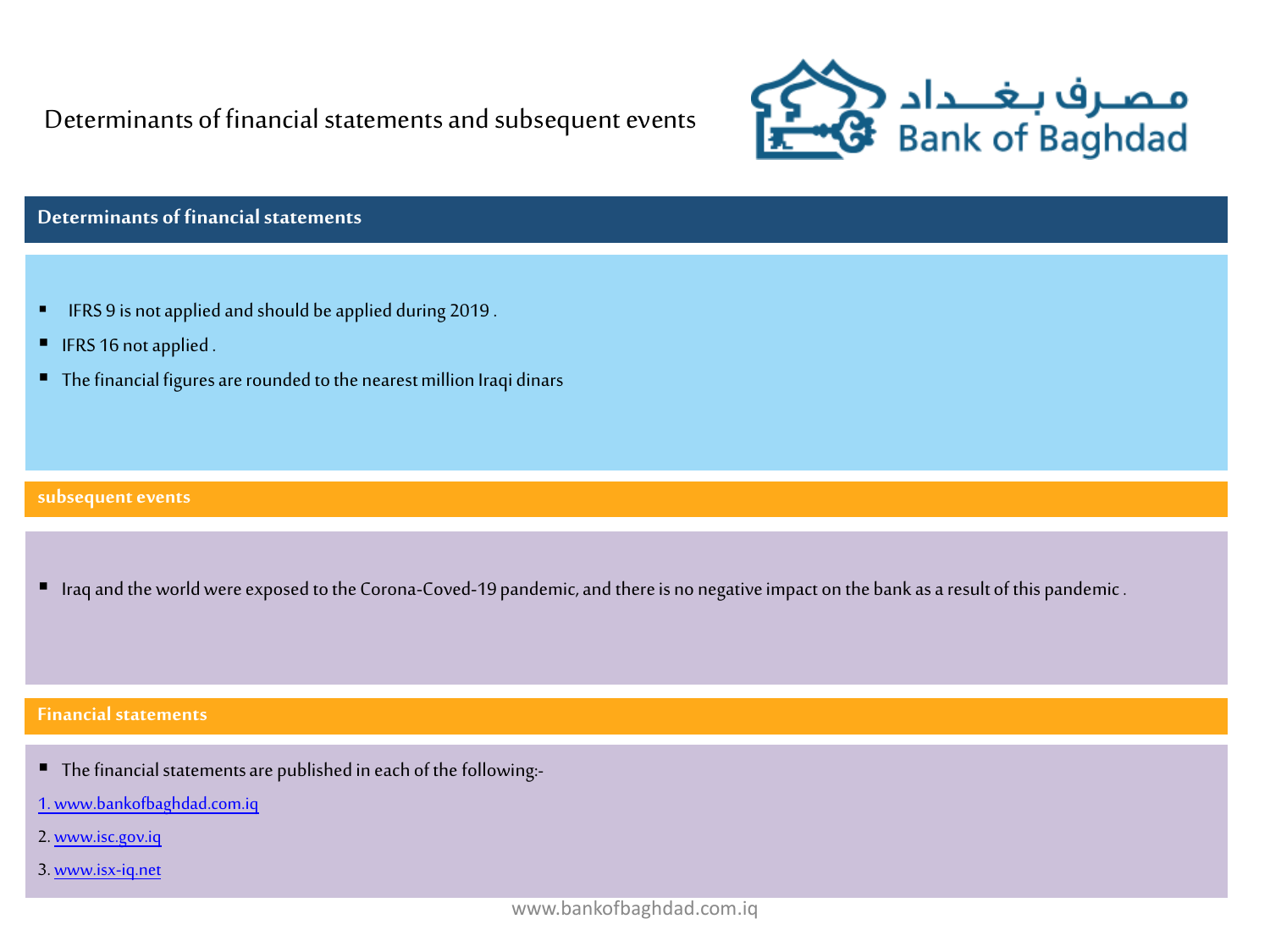## **Financial Performance income Statement**



#### **Profit and Income from Investments**





#### **Net Commission Income**



### **Net Profit from Foreign Currency Exchange**



www.bankofbaghdad.com.iq

#### **Net Interest Income**

**Increased 124%**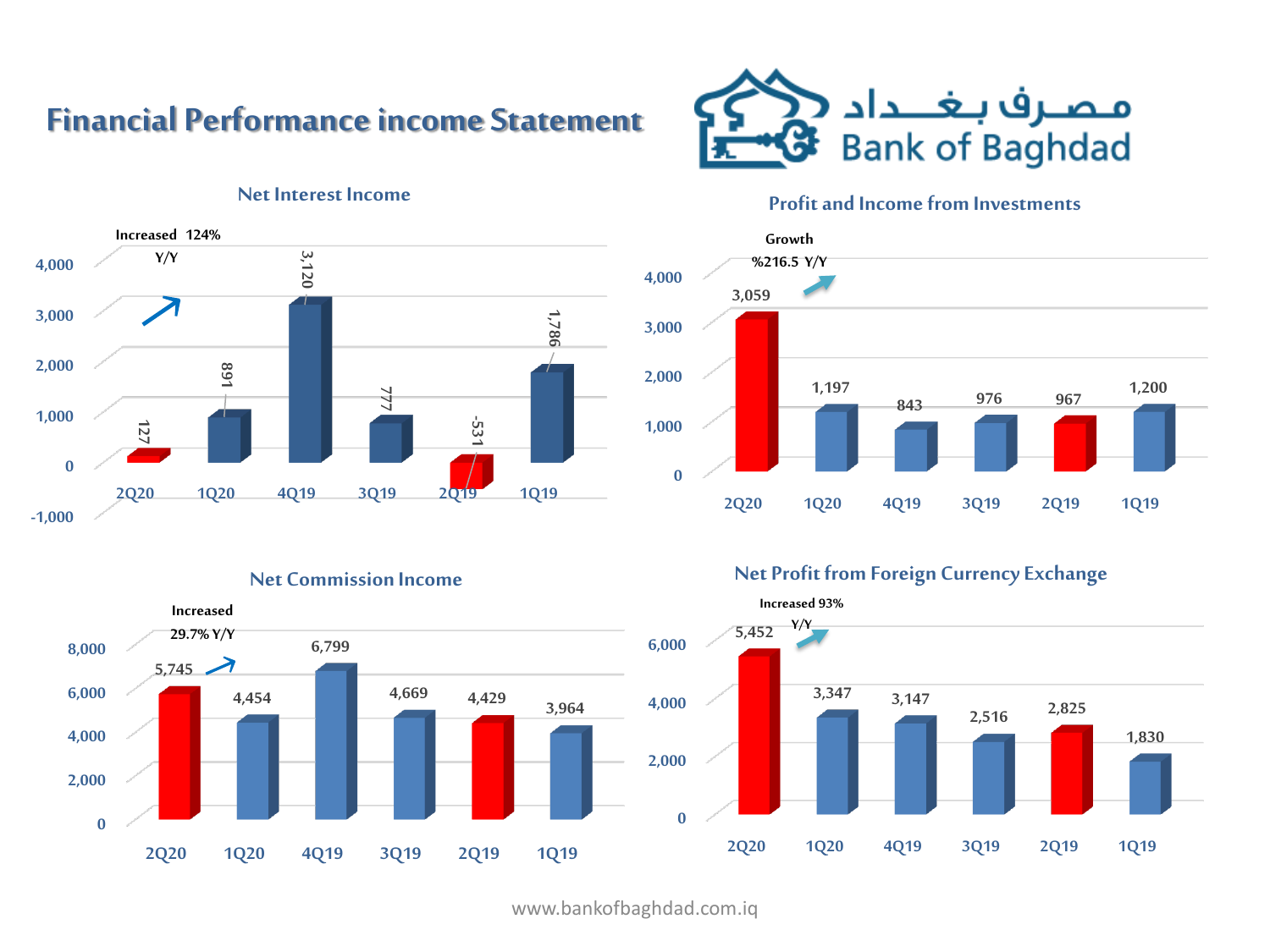## **Financial Performance income Statement**



**Total Expenses**

**Decreased 10.6% Y/Y**



#### **Total Income**



**Profit Before Provision and Tax**





www.bankofbaghdad.com.iq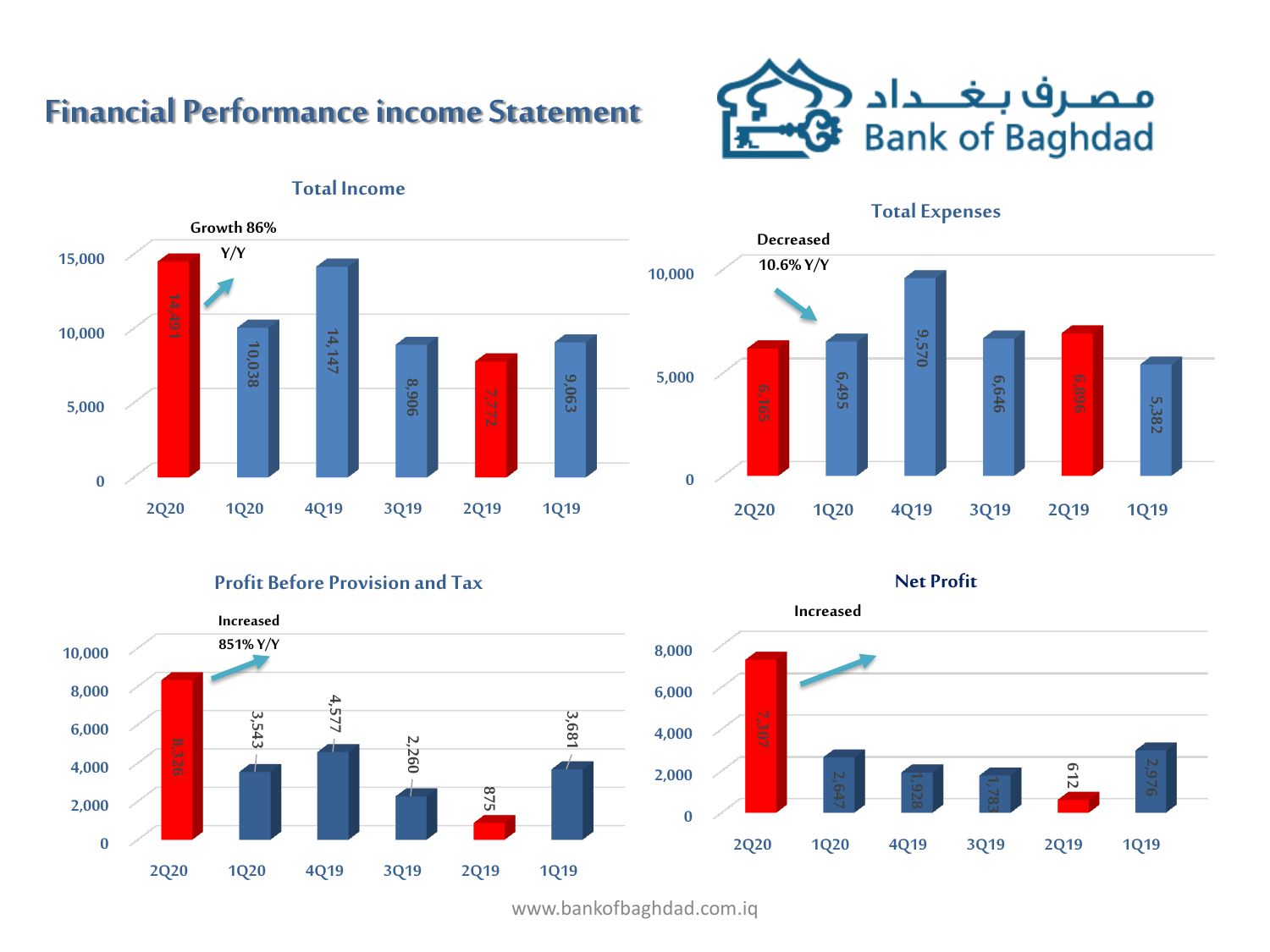# **Financial Performance -Financial Position 6 / 2020**